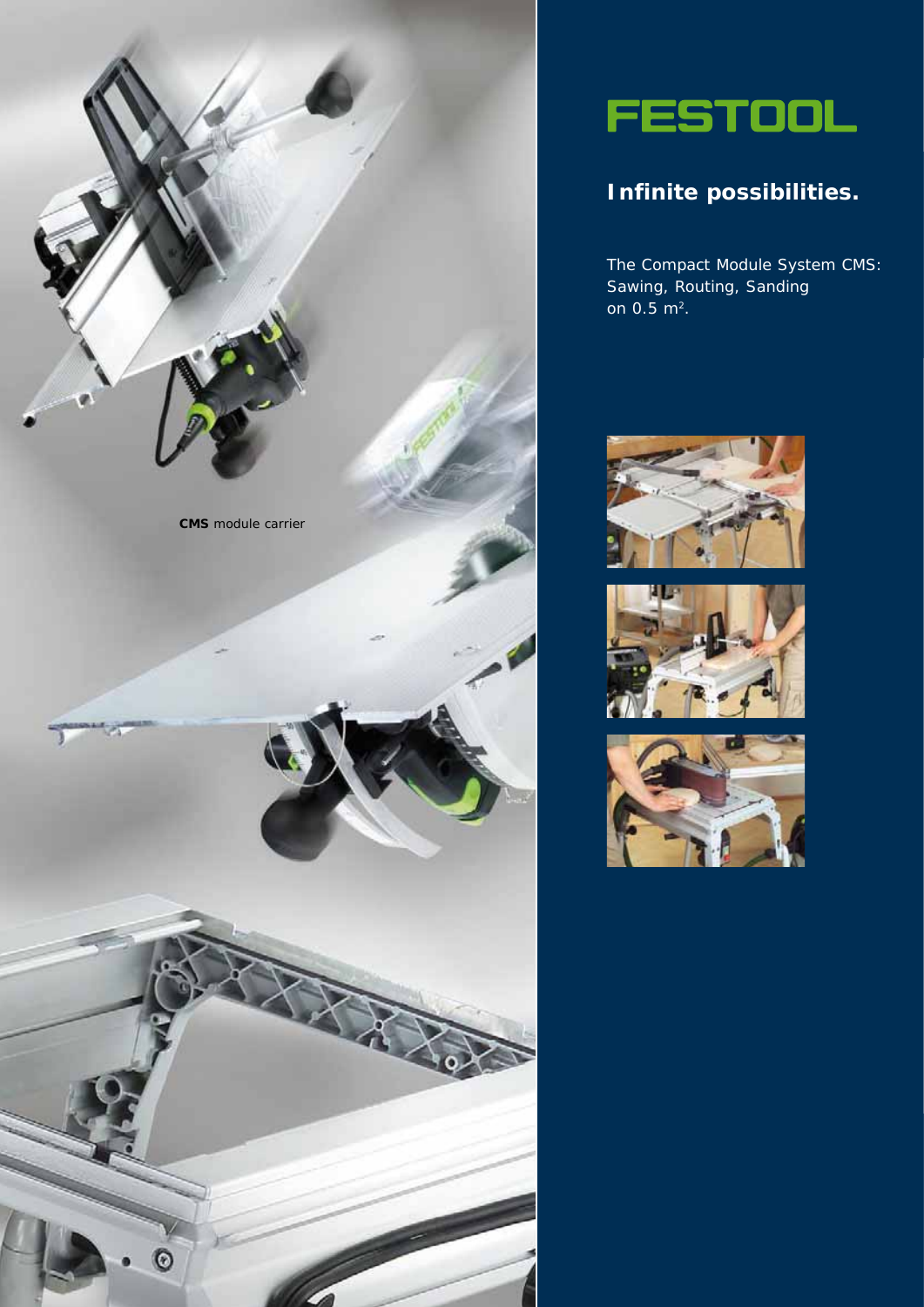# The Compact Module System CMS – Infinite possibilities.

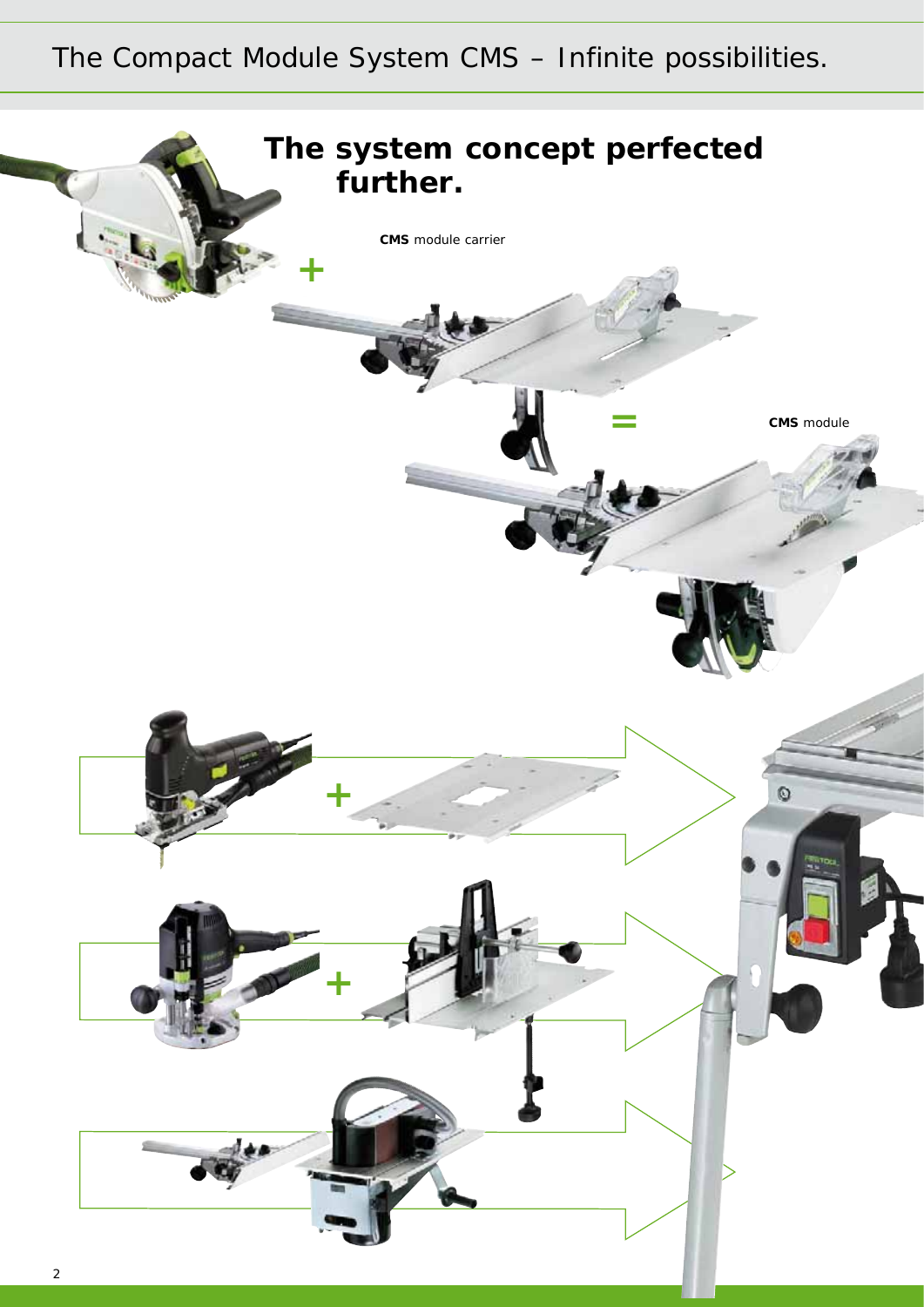Many tasks need to be completed to produce a workpiece: trimming boards, sawing shapes, routing chamfers or sanding edges. In this case, it is good to have a complete system instead of having to use a number of individual tools. Festool offers this system – and this on an area of just  $0.5 \, \text{m}^2$ .

Here, all components in the Compact Module System CMS are coordinated with each other and guarantee best work results. In addition to this, the built-in machines can be used not only as bench-mounted tools, but also as hand-held tools.



The machines from Festool are renowned for flexibility and precision in day-to-day work. For example, the combination of plunge cut saw and guide rail.





The respective machine is quickly and easily inserted into the appropriate module carrier. This creates a module which is simply inserted and clamped in position.



Once the module is inserted into the basic unit, you can start working. The hand-held machine has been converted to a benchmounted system.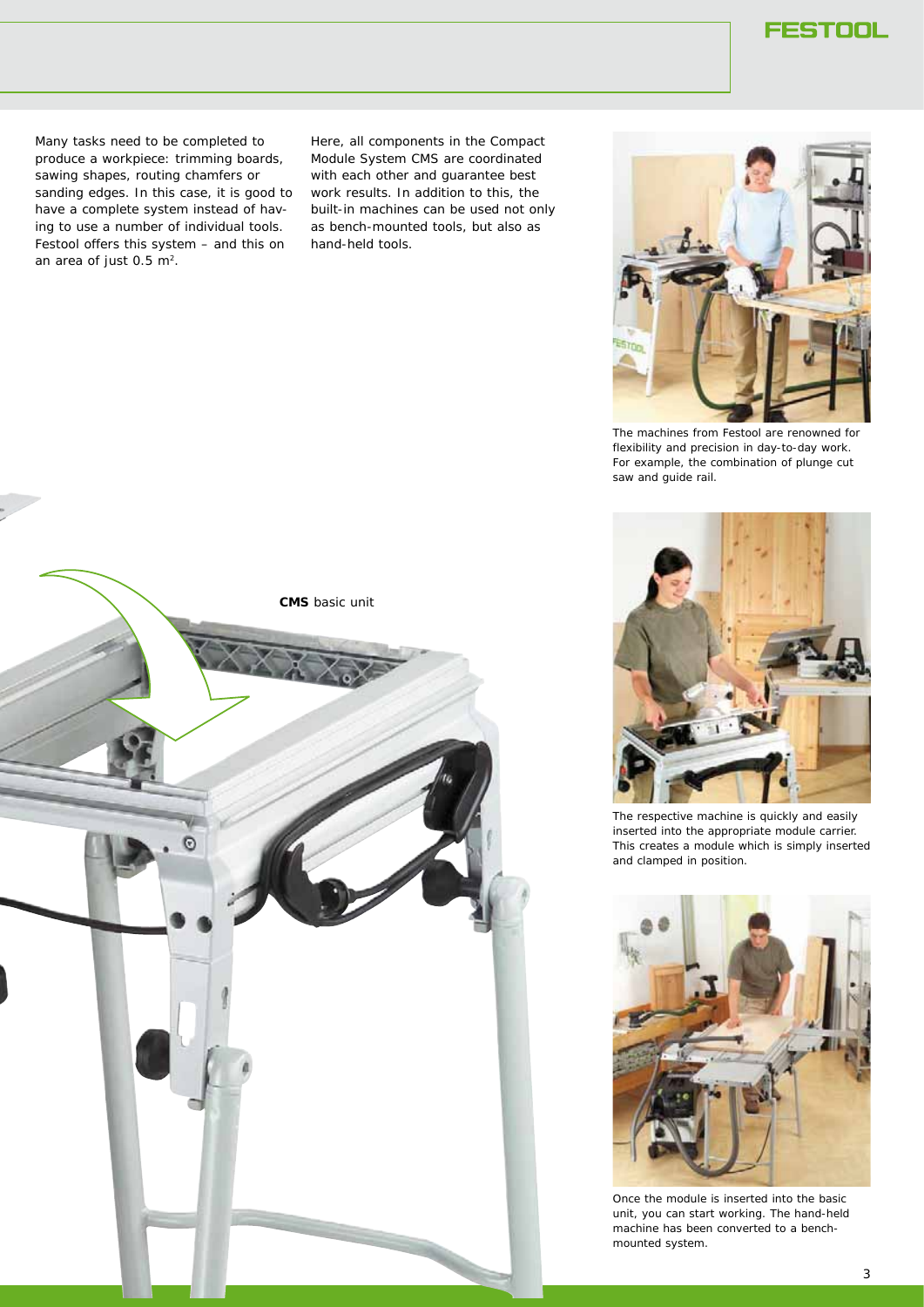## **A workshop does not have to be big.**

The basic unit forms the basis of the Compact Module System and provides a sturdy frame for all modules. Whether sawing, routing or sanding, each module is converted to a bench-mounted system when it is installed in the basic unit.



| Model                        | Equipment/Scope of delivery                                                                 |
|------------------------------|---------------------------------------------------------------------------------------------|
| <b>Basic unit CMS-GE AUS</b> | Basic unit for fitting the CMS modules, foldaway legs, safety push button, cable and socket |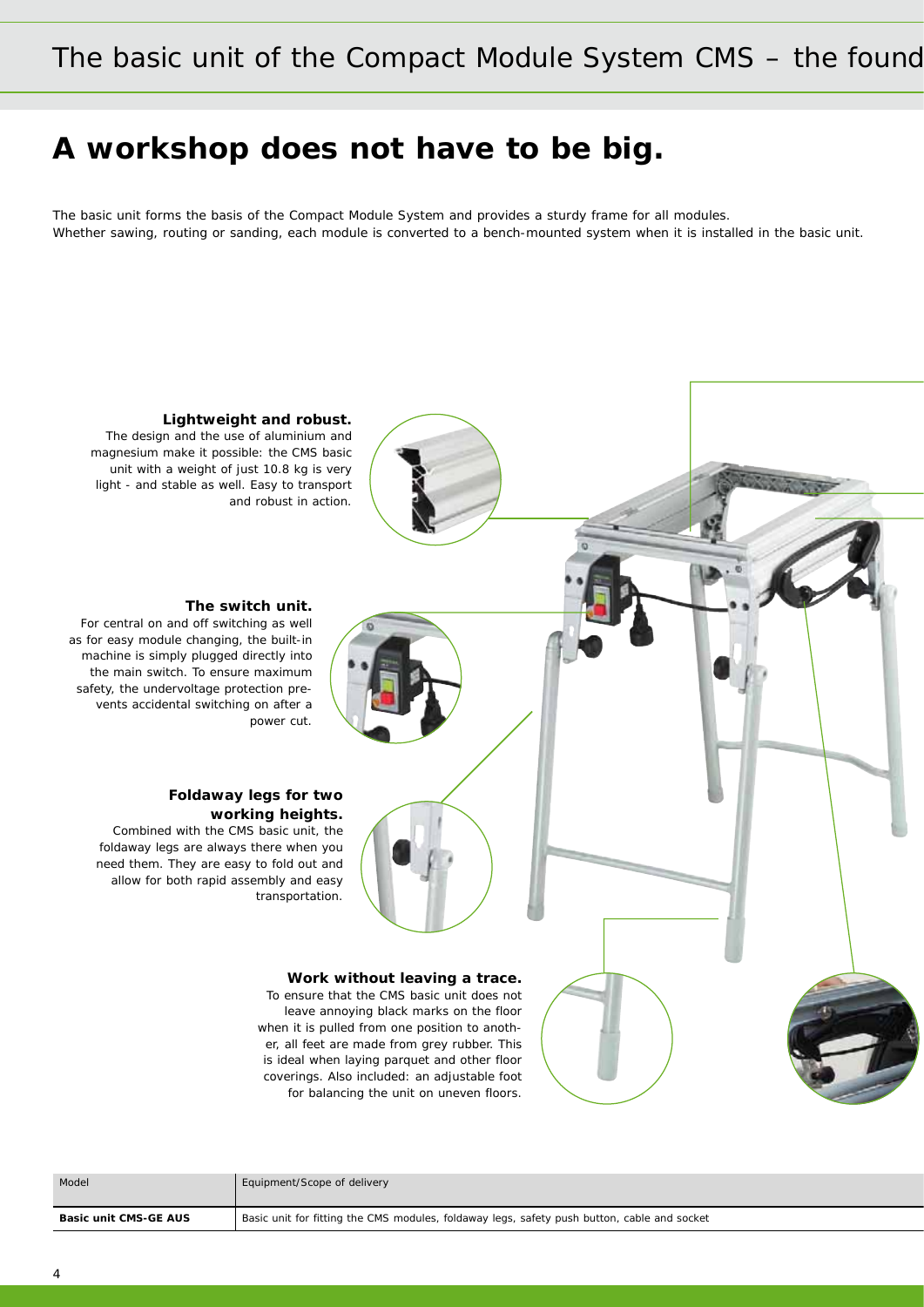## ation on which everything is built.



## **More accuracy with the scale.**

To ensure accurate working with circular saw modules TS 55 and TS 75, the module carrier comes complete with a scale. It is mounted on the CMS basic unit and can be precisely adjusted.



Also very suitable for assembly – the lightweight and handy design makes it possible.



### **Easy and quick module changing.**

The CMS basic unit and the CMS modules are coordinated with each other in such a way that the modules can be easily installed and removed. Simply put the module into the mounting hole and clamp it in place. By the way: all Basis-Plus\* modules (except 1 A) can also be used with the Compact Module System.

\*Basis-Plus = predecessor of the CMS



#### **All-round V-groove for accessories.**

The V-groove on the CMS basic unit makes work easier. It allows for accessories such as angle stops or sliding tables to be simply inserted and securely fixed in place – flexible and precise.

### **Cable holder and workpiece holder bracket.**

Thanks to the cable holder, the cable is always tidied away and does not become an obstacle for people to trip over. The workpiece holder (comes complete with the respective CMS module carrier for portable circular saws) is kept in the workpiece holder bracket where it is always within reach. Both ensure safe working.

| Table dimensions, length x width x height<br>(with foldaway legs) | Weight  | Order no. |
|-------------------------------------------------------------------|---------|-----------|
| 585 x 400 x 316 (900) mm                                          | 10.8 kg | 561230    |



Easy installation and removal and, therefore, faster replacement of the CMS modules.



With its extensive range of accessories, the CMS is easy to extend – for a wide range of applications.



The built-in machines can be used not only as bench-mounted tools, but also as hand-held tools – for flexible working.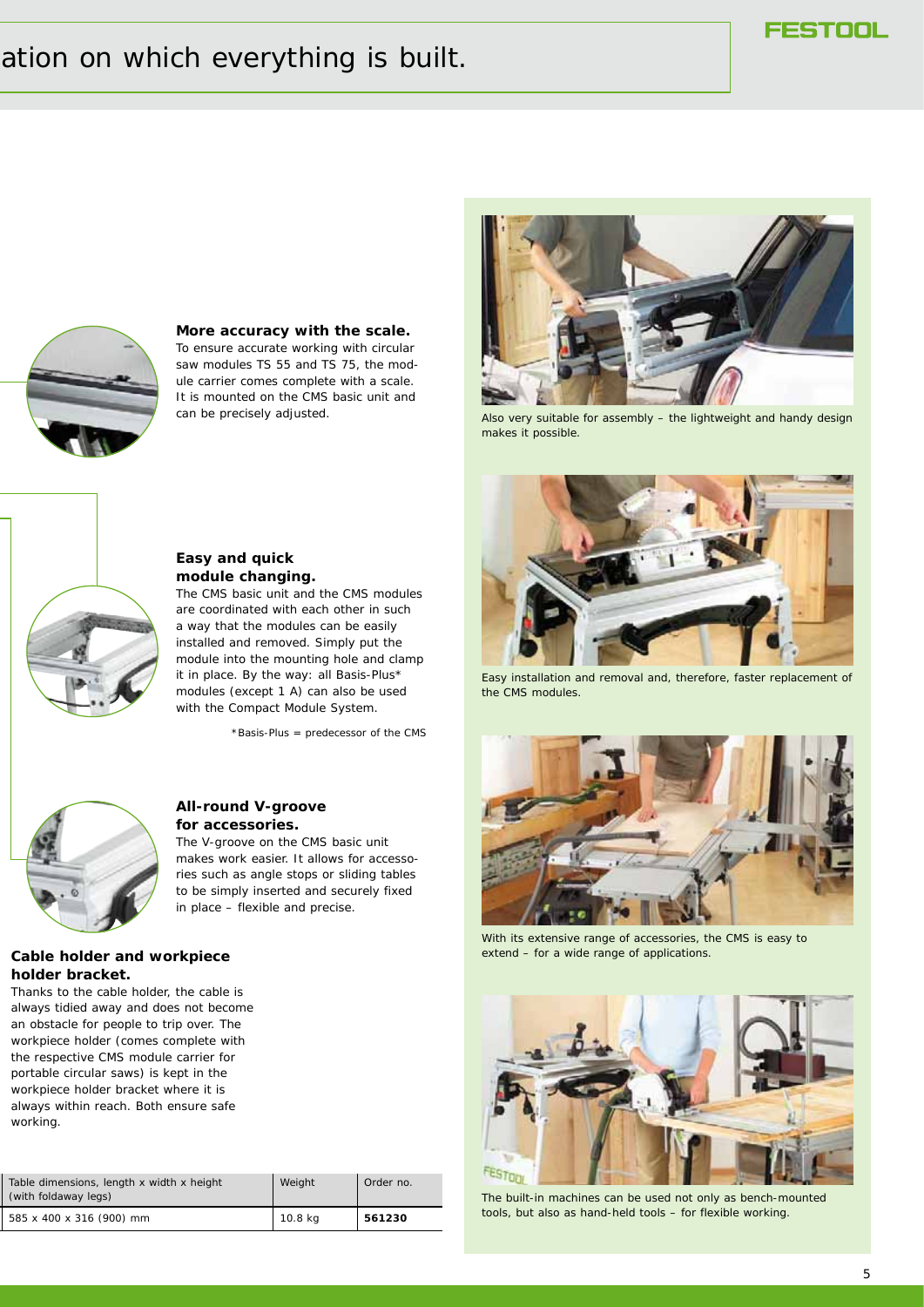## The plunge cut saws for the CMS.

# **Trim, rip, cross and angled cuts with plunge cut saws.**

### **Precise cuts**



## **Versatility and precision.**

Versatile and precise cuts can be performed without compromise because the convenient cutting height adjustment and the swivel function of the saw blade allow for even complex cuts. And thanks to the sliding table, trim cuts and cross cuts up to 830 mm are possible.



**Easy angled cuts** 

### **The right angle every time.**

The angle stop can be swivelled 180° and inserted on either side. This in combination with the swivel-mounted saw blade, makes it easy to saw mitre cuts. Switching from cross cuts to rip cuts can also be done in no time at all.

#### **Main applications**

- Precise trim cuts and cross cuts up to 830 mm in length thanks to the sliding table
- Quick switching between cross cuts and rip cuts
- Angled cuts from 0° to 45° due to inclined position of the saw blade
- Many materials can be worked on thanks to the MMC electronics and the variable speed

- Bench saw for a wide range of applications
- FastFix for quick and easy saw blade changing and adaptation to the working material
- Plunge cut saws TS 55 and TS 75 can not only be installed, they can also be used portably
- Extendable thanks to extensive range of accessories

|                                               | Model                                   | Equipment/Scope of delivery                                                                                                                                                                                                                                                                                                                                                               | Order no. |
|-----------------------------------------------|-----------------------------------------|-------------------------------------------------------------------------------------------------------------------------------------------------------------------------------------------------------------------------------------------------------------------------------------------------------------------------------------------------------------------------------------------|-----------|
| (1)<br>ⓒ<br>$\circled{3}$<br>(4)              | Bench saw CMS-TS 55<br>set AUS 240V     | Bench saw as a complete set with TS 55 EBQ-Plus, module carrier, basic unit and sliding table;<br>Scope of delivery: TS 55 EBQ-Plus and basic unit, sliding table, module carrier, protective cover with support,<br>securing brackets, cutting height adjustment, switch and spacer wedge clamp, scales, workpiece holder, angle<br>stop WA, operating tool, HW fine-tooth saw blade Z48 | 561276    |
| (1)<br>$\odot$<br>$\circled{3}$<br>$\bigcirc$ | Module CMS-MOD-TS 55<br><b>AUS 240V</b> | Module with TS 55 for installing into the basic unit;<br>Scope of delivery: TS 55 EBQ-Plus, module carrier, protective cover with support, securing brackets, cutting<br>depth adjustment, switch and spacer wedge clamp, scales, workpiece holder, angle stop WA, operating tool,<br>HW fine-tooth saw blade 748.                                                                        | 561266    |
| $\left( 2\right)$                             | Module carrier<br><b>CMS-TS 55</b>      | Module carrier for installing the TS 55 into the basic unit;<br>Scope of delivery: module carrier, protective cover with support, securing brackets, cutting depth adjustment,<br>switch and spacer wedge clamp, scales, workpiece holder, angle stop WA                                                                                                                                  | 493359    |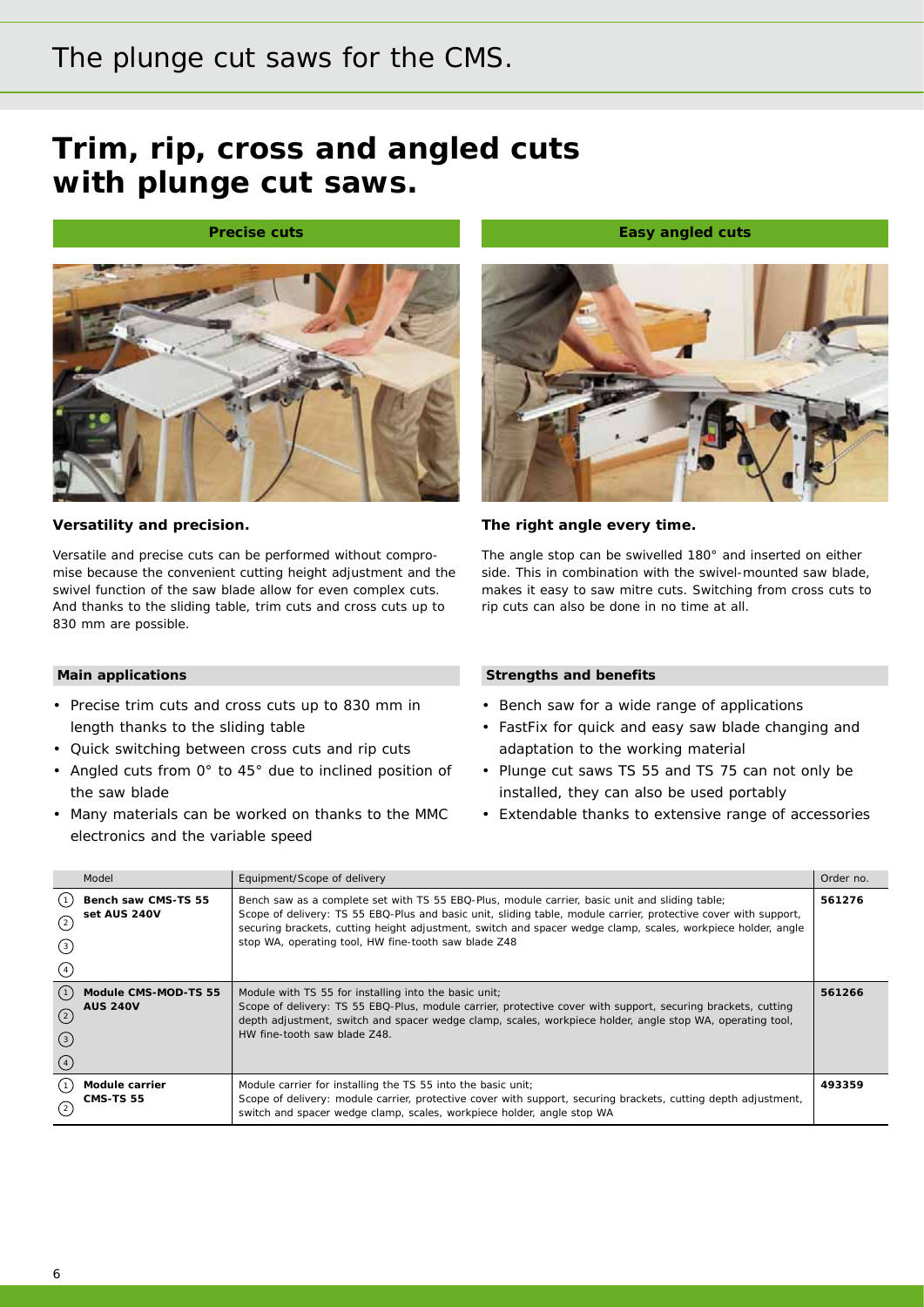### **High level of safety Extremely flexible Extremely flexible**



#### **Better safe than sorry.**

The protective cover on the TS 55 and TS 75 modules is transparent for a clear view of the workpiece and the cut. The spacer wedge ensures even more safety; it prevents the workpiece from jamming, therefore preventing any recoil this would cause.





### **Stationary or mobile.**

Many applications and many possibilities – whether stationary or on the guide rail because the plunge cut saws are quickly disassembled, allowing them to demonstrate their power on the guide rail, too. This wide range of applications pays off.





**CMS-MOD-TS 75 AUS 240V**

Model **Module** 2

**Module carrier** 2 **CMS-TS 75**

| Technical Data CMS-TS 55 / TS 75                                                                                                         |                                              |                              |                            |
|------------------------------------------------------------------------------------------------------------------------------------------|----------------------------------------------|------------------------------|----------------------------|
|                                                                                                                                          | <b>CMS-TS 55</b>                             | <b>CMS-TS 75</b>             |                            |
| Rated power                                                                                                                              | 1200 W                                       | 1600 W                       |                            |
| Speed                                                                                                                                    | 2000 - 5200 rpm                              | 1350 - 3550 rpm              |                            |
| Cutting depth                                                                                                                            | $0 - 51$ mm (55 mm)                          | $1 - 71$ mm (75 mm)          |                            |
| Cutting depth at 45°                                                                                                                     | $0 - 38$ mm $(43$ mm)                        | $1 - 48$ mm (55 mm)          |                            |
| Inclined position                                                                                                                        | from $0^\circ$ to $45^\circ$                 | from $0^\circ$ to $47^\circ$ |                            |
| Max. cross cuts with sliding table                                                                                                       |                                              | 830 mm                       |                            |
| Rip cuts on left/right from saw blade                                                                                                    | 243 mm (485 with ST*)/166 mm (576 with VB**) |                              |                            |
| Saw blade diameter                                                                                                                       | 160 mm                                       | 210 mm                       |                            |
| Dimensions of module carrier                                                                                                             |                                              | 578 x 320 mm                 |                            |
| Table dimensions, length x width x height                                                                                                |                                              | 585 x 400 x 316 (900) mm     |                            |
| Connection for dust extraction                                                                                                           |                                              | D 27/36 mm                   |                            |
| Weight of module carrier                                                                                                                 |                                              | $3.3$ kg                     |                            |
| Total weight (GE + MOD + ST + TS,                                                                                                        | 23.4 kg                                      | 25.2 kg                      |                            |
| without angle stop)                                                                                                                      |                                              |                              |                            |
| *Sliding table ST                                                                                                                        | MM                                           |                              |                            |
| **Table widener VB                                                                                                                       | FAS.<br><b>ELECTRONIC</b>                    |                              |                            |
|                                                                                                                                          |                                              |                              | <b>CLEANTEC</b><br>plua it |
| Equipment/Scope of delivery                                                                                                              |                                              |                              | Order no.                  |
| Module with TS 75 as bench saw module:                                                                                                   |                                              |                              | 561271                     |
| Scope of delivery: TS 75 EBQ-Plus, module carrier, protective cover with support, securing brackets, cutting                             |                                              |                              |                            |
| height adjustment, switch and spacer wedge clamp, scales, workpiece holder, angle stop WA, operating tool,<br>HW universal saw blade Z32 |                                              |                              |                            |
| Module carrier for installing the TS 75 into the basic unit;                                                                             |                                              |                              | 493360                     |
| Scope of delivery: module carrier, protective cover with support, securing brackets, cutting height adjustment,                          |                                              |                              |                            |
| switch and spacer wedge clamp, scales, workpiece holder, angle stop WA                                                                   |                                              |                              |                            |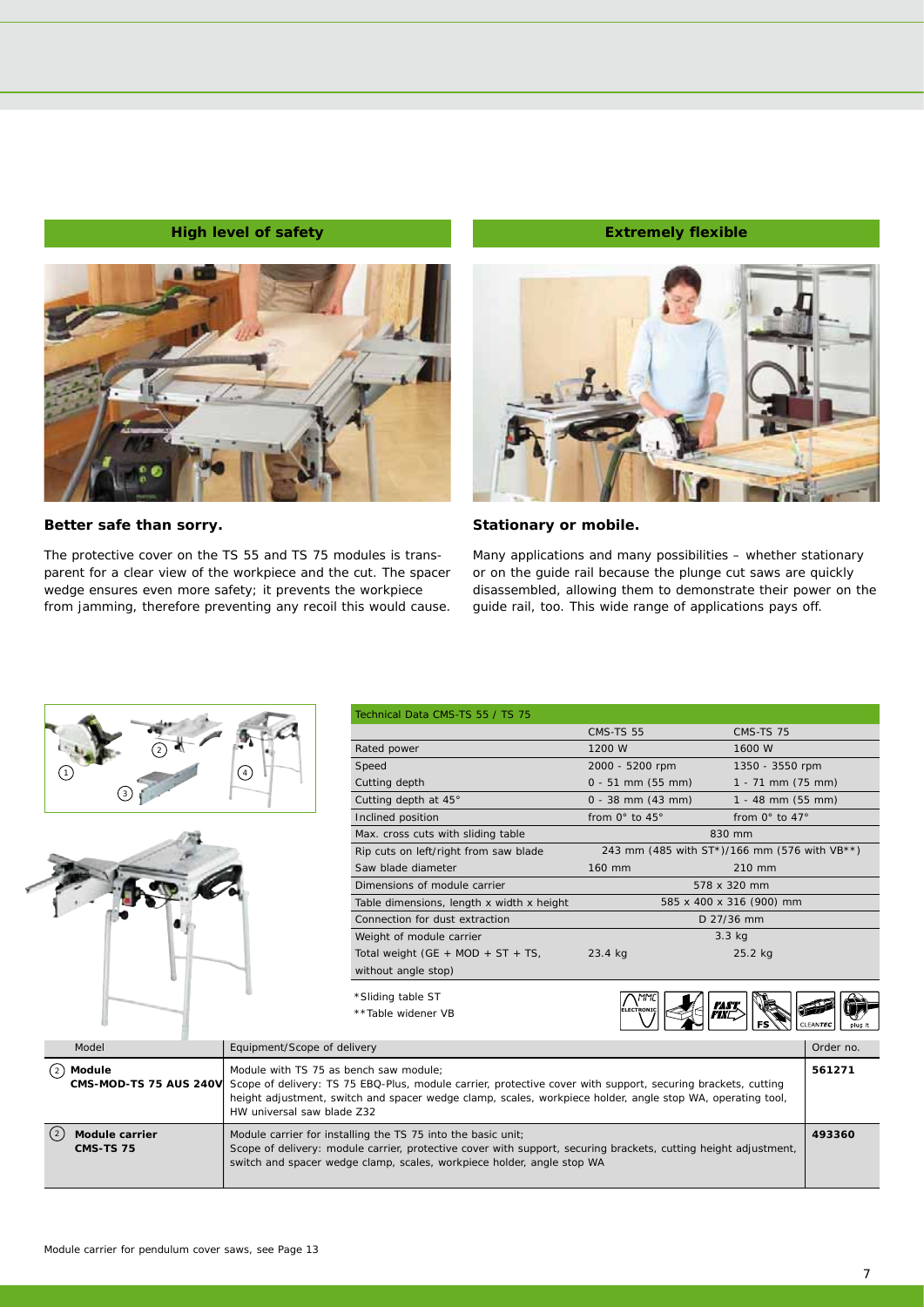## The jigsaws for the CMS.

## **Sawing shapes and curves with jigsaws.**

*Aligh precision* **Aligh quality is a set of the High quality control of the High quality**  $\mathbf{H}$ 



#### **Precise and convenient.**

Always saw along the score line. To make sure that every cut is made perfectly, the jigsaw PS 300 has a three-way saw blade guide. This ensures sawing at accurate angles. And to enable you to easily follow every cut, you are provided with a clear view of the sawing line.



#### **Splinter-free and clean.**

The splinterguard and precise saw blade guide allow for splinter-free cuts on both sides with the jigsaw module of the CMS. This removes the need for reworking. And the integrated dust extraction ensures clean working.

#### **Main applications**

- Sawing shapes exactly along the score line
- Precise coping during trimming work
- Cutting curves easily, safely and precisely
- Preliminary cutting work prior to routing shapes

- Safe three-way saw blade guide for precision work
- MMC electronics for variable speed and adaptation to the working material
- Dust extraction for clean and healthy working conditions
- Jigsaw PS 300 is easy to remove and can be guided by hand, giving more flexibility
- Splinterguard for splinter-free cuts



| <b>Technical Data CMS-PS 300</b> |               |
|----------------------------------|---------------|
| Rated power                      | 720 W         |
| Speed                            | 1000-2900 rpm |
| Max. cutting depth               | 120 mm        |
| Inclined position                | $0-45^\circ$  |
| Dimensions of module carrier     | 578 x 320 mm  |
| Connection for dust extraction   | $D$ 27 mm     |
| Weight of module carrier         | $3.3$ kg      |
| Weight of PS 300                 | $2.4$ kg      |
| Total weight                     | 5.7 kg        |

|               | Model                                     | Equipment/Scope of delivery                                                                                                                                           | Order no. |
|---------------|-------------------------------------------|-----------------------------------------------------------------------------------------------------------------------------------------------------------------------|-----------|
| $\Omega$      | Module CMS-MOD PS 300<br><b>AUS 240 V</b> | Module carrier with PS 300 as jigsaw module;<br>Scope of delivery: PS 300 EBQ-Plus, module carrier, mounting brackets, operating tool, 2 saw blades,<br>splinterquard | 561282    |
| $\circled{2}$ | Module carrier<br>CMS-PS 200/PS 300       | Module carrier for installing the PS 200, PS 300 or PSB 300 into the basic unit;<br>Scope of delivery: module carrier, mounting brackets, operating tool              | 561262    |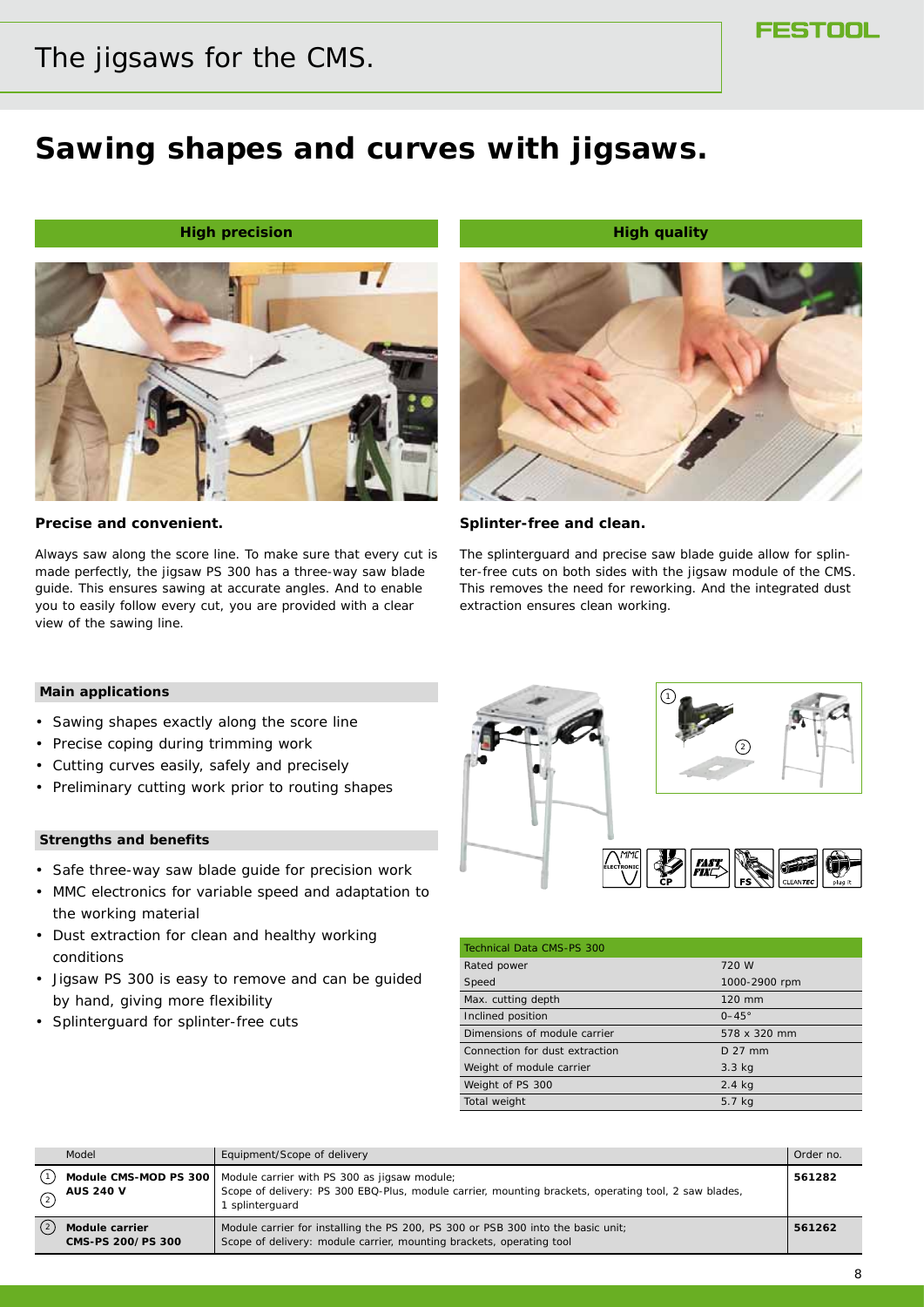## **Routing rebates, profiles and shapes with routers.**

### **Great results**



### **Precise and clean.**

The router stop on the router modules allows for clean and precise working – thanks to safe and stable guidance, even when working on small workpieces. And the connection for a mobile dust extractor allows for dust-free working.



**High precision** 

### **Versatility and precision.**

Due to the accessories and router tools that can be used differently, all kinds of routing work can be completed with ease, e.g. precisely guided routing work on the front face of the workpiece using the sliding table.

### **Main applications**

- All kinds of routing work: routing rebates, recesses, curves and shapes
- Routing shapes and curves at the ball bearing guide
- Jointing work at the stop

- Accurate routing depth setting with spindle
- Fine-adjustment stop with extraction connector and press-down fixture
- Dual extraction connector
- Router is easy to remove and can be guided by hand



| Technical Data CMS-OF 1010 and CMS-OF 1400/2000 |                 |                       |  |
|-------------------------------------------------|-----------------|-----------------------|--|
|                                                 | CMS-OF 1010     | CMS-OF 1400/2000      |  |
| Rated power                                     | 1010 W          | OF 1400/2000 not      |  |
| Speed                                           | 10000-24000 rpm | included in the scope |  |
| Holder for shank cutter                         | 8 mm            | of delivery.          |  |
| Weight of OF 1010                               | $2.7$ kg        |                       |  |
| Max. routing diameter                           | 51 mm           | 70 mm                 |  |
| Dimensions of module carrier                    |                 | 578 x 320 mm          |  |
| Connection for dust extraction                  |                 | D 27/36 mm            |  |
| Weight of module carrier with router stop       |                 | 8.3 kg                |  |
| Total weight                                    | 11 kg           | 12.8 kg               |  |

|               | Model                                               | Equipment/Scope of delivery                                                                                                                                                                                                                                                         | Order no. |
|---------------|-----------------------------------------------------|-------------------------------------------------------------------------------------------------------------------------------------------------------------------------------------------------------------------------------------------------------------------------------------|-----------|
| $\odot$       | Module<br><b>CMS-MOD-OF 1010</b><br><b>AUS 240V</b> | Module with OF 1010 for installing into the basic unit; Scope of delivery: OF 1010 EBQ-Plus, module carrier,<br>router stop, press-down fixture, mounting brackets, operating tool, clamping collet diameter 8 mm, side<br>stop, quide rail adapter, chip deflector, operating tool | 570264    |
| $\circled{2}$ | <b>Module carrier</b><br><b>CMS-OF 1010</b>         | Module carrier for installing the OF 1010 into the basic unit;<br>Scope of delivery: module carrier, router stop, press-down fixture, mounting brackets                                                                                                                             | 570243    |
| (2)           | Module carrier<br>CMS-OF 1400/OF 2000               | Module carrier for installing the OF 1400 or OF 2000 into the basic unit;<br>Scope of delivery: module carrier, router stop, press-down fixture, mounting brackets                                                                                                                  | 570246    |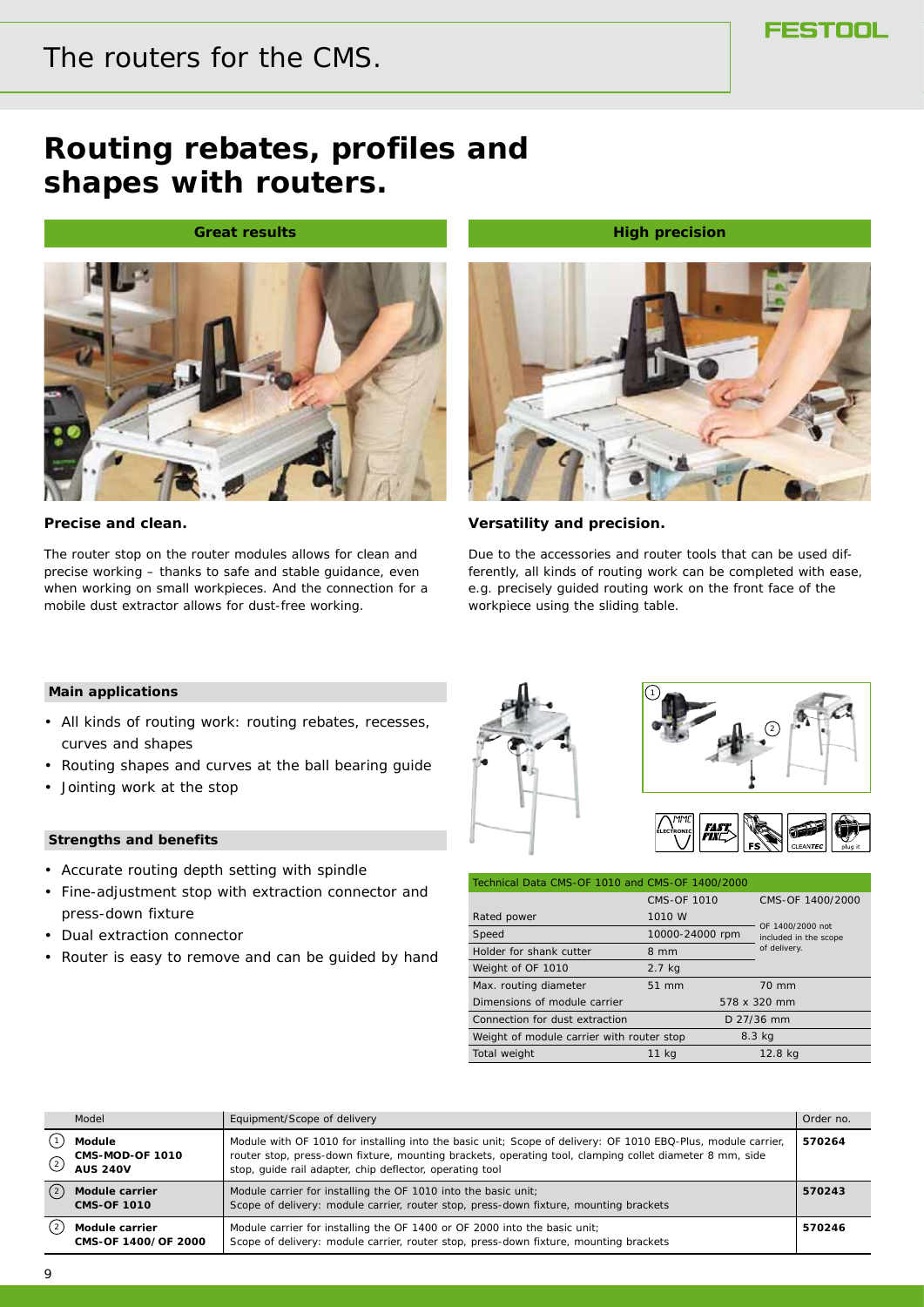## The belt sander for the CMS.

# **Sanding edges, shapes, chamfers with the belt sander.**

### **High economic efficiency and a set of convenience in the High level of convenience**



#### **For large sanding capacities.**

Thanks to the large sanding area and the powerful drive, all kinds of sanding work are easy to do. Even trimming work can be performed cleanly and quickly thanks to the angle stop.



#### **Flexible for all curves.**

When sanding different curves, the sanding drum can be simply replaced with two other versions from the range of accessories giving you more variety in the application. Changing the sanding belt is also quick and easy.

#### **Main applications**

- Simple, accurate sanding
- Quick and easy edge sanding
- Sanding recesses and curves
- Sanding sloping surfaces and angles at the angle stop
- Easy deburring and finishing work on diverse materials

- Possibility of lowering the sanding belt for full belt utilisation, achieving greater efficiency
- Quick, simple belt changing short changeover times
- Tilting sanding belt for sanding chamfers and sloping surfaces with ease •



| <b>Technical Data CMS-BS 120</b> |              |
|----------------------------------|--------------|
| Rated power                      | 550 W        |
| Speed                            | 2800 rpm     |
| Dimensions of module carrier     | 578 x 320 mm |
| Belt length x belt width         | 820 x 120 mm |
| Sanding area                     | 185 x 115 mm |
| Connection for dust extraction   | $D$ 27 mm    |
| Total weight                     | 20 kg        |

| Module CMS-MOD BS<br>Belt sander module with built-in motor: | Model               | Equipment/Scope of delivery                                                                                 | Order no. |
|--------------------------------------------------------------|---------------------|-------------------------------------------------------------------------------------------------------------|-----------|
|                                                              | <b>120 AUS 240V</b> | Scope of delivery: belt sander module, dust extraction hood, connection hose, 1 sanding belt, angle stop WA | 570247    |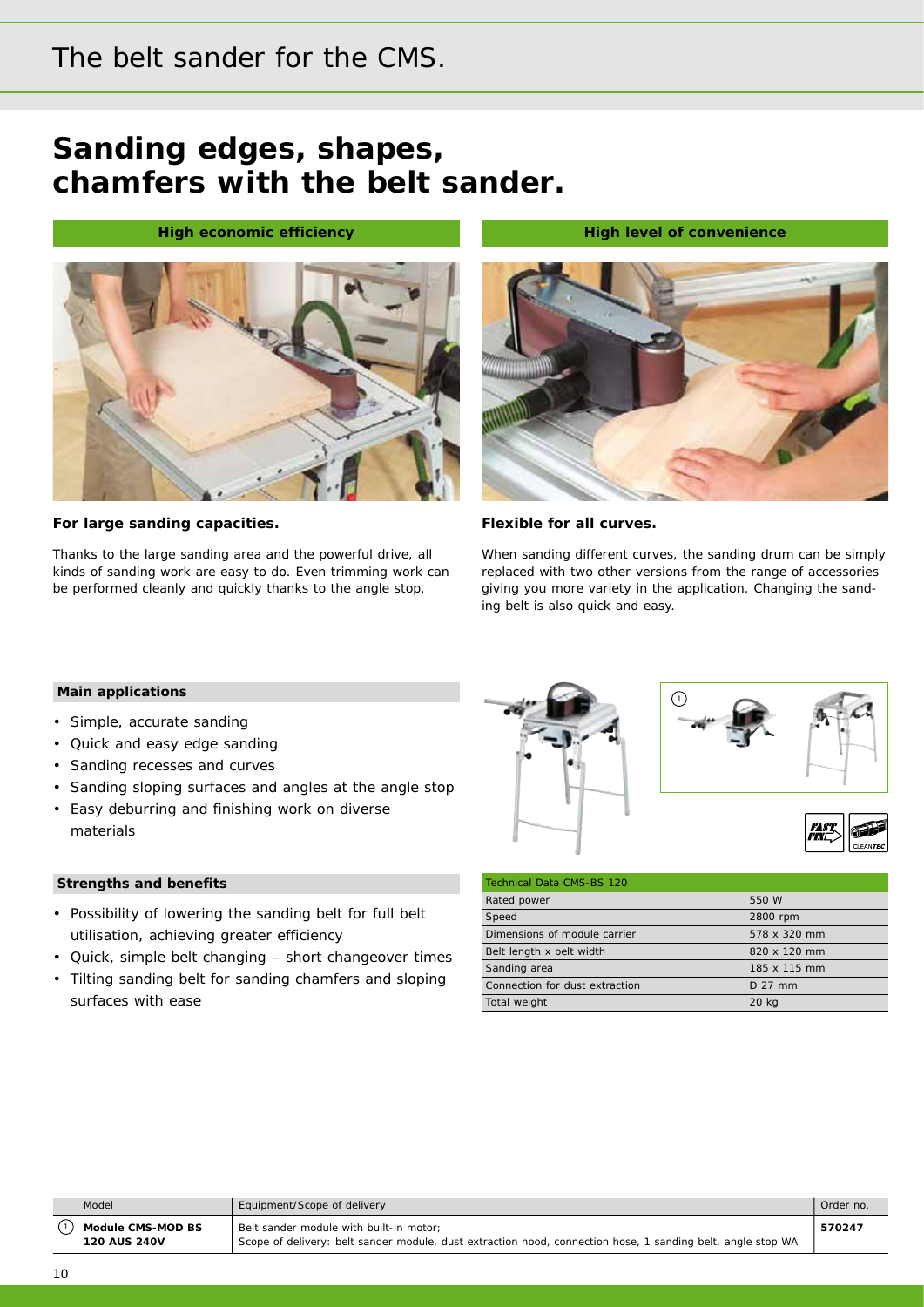## **The system in the system.**



#### **CMS and Basis-Plus System**

Many things have changed with the Compact Module System CMS, but not everything. For example, the modules in the established Basis-Plus System (except for the Basis 1 A module) can be used with the new basic unit of the CMS. Of course, the new modules of the TS 55 and TS 75 can also be used in the Basis-Plus. Retrofitting the Basis-Plus with the TS 55 is achieved by simply using the sliding table SAS 500 (see Page 13).







Basis-Plus basic unit Module carrier for Sliding table SAS 500



#### **CMS and** *PRECISIO* **CS 50**

The impressive cutting path of 304 mm on the CS 50 means you can easily trim boards up to approx. 300 mm wide at 90° and up to 200 mm wide at 45°.

TS 55 or TS 75

The external dimensions of the CMS basic unit are also identical to the all-round V-groove with the CS 50. This means that the same accessories can be used on both tools.

Since the working heights of CS 50 and CMS are also identical, the CS 50 additionally supplements the universal system as an ideal bench-mounted trimming saw.

You can download the brochure for the PRECISIO CS 50 at www.**festool**.com.au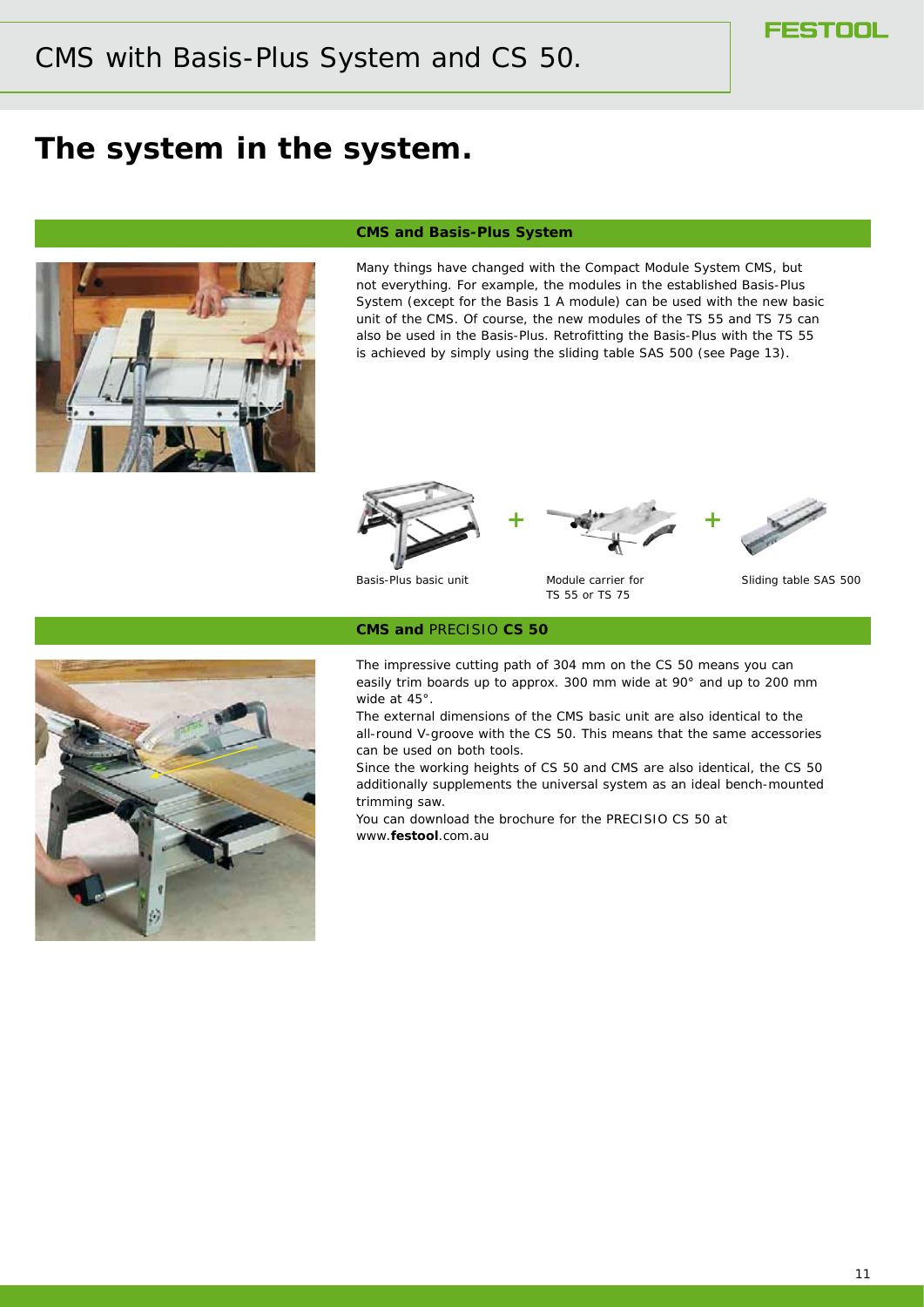### System overview and accessories



## **Accessories for Compact Module System CMS**

|                   | Product                                      | Explanation                                                                                                                                                                                                                                                                                                            | Order no. |
|-------------------|----------------------------------------------|------------------------------------------------------------------------------------------------------------------------------------------------------------------------------------------------------------------------------------------------------------------------------------------------------------------------|-----------|
| $\left(1\right)$  | Sliding table ST                             | Convenient sliding table; quick and easy attachment and removal; two securing<br>positions; max. cutting length for cross cuts 830 mm; for CMS and CS 50                                                                                                                                                               | 492100    |
| $\left( 2\right)$ | Angle stop WA                                | Angle stop that can be swivelled 180° and used from all sides; for working with 2 stops;<br>for CMS and CS 50                                                                                                                                                                                                          | 488451    |
| $\binom{3}{ }$    | End stop AR-WA                               | For stopping workpieces on the angle stop WA and Basis WRA 500                                                                                                                                                                                                                                                         | 491712    |
| $\binom{4}{4}$    | <b>Extension table VL</b>                    | For supporting long workpieces when rip cutting; quick and easy attachment; fold-away;<br>extends support surface by 400 mm; for CMS and CS 50                                                                                                                                                                         | 492092    |
| 〔5〕               | <b>Support AF</b>                            | The fully insertable support can be used on both sides and supports workpieces when<br>cross-cutting; for CMS and CS 50                                                                                                                                                                                                | 492242    |
| (6)               | Table widener<br><b>VB-CMS</b>               | For safe and precise sawing to width; adjustable scales; quick and easy attachment and<br>removal; max. cutting width 550 mm (with longitudinal stop) 576 mm (with angle stop);<br>for CMS                                                                                                                             | 493822    |
| $\frac{7}{7}$     | <b>Ripping-cut fence</b>                     | With fine adjustment and rear clamp; can be used from front; with moveable stop<br>profile for precise and safe rip cuts; for CMS and CS 50                                                                                                                                                                            | 492095    |
| $\binom{8}{ }$    | Saw blade holder SGA                         | For storing 2 to 4 saw blades (max. diameter 190 mm) and 3 splinterguards; is hung<br>between the foldaway legs of the CMS or the CS 50 EB, contents not included; for CMS<br>and CS 50                                                                                                                                | 492228    |
| ( ၄ )             | <b>Roller stand RB</b>                       | For supporting long workpieces when rip and cross-cutting; can be used with CMS,<br>CS 50 EB, CS 70 EB, Basis-Plus System and MFT                                                                                                                                                                                      | 488711    |
| (10)              | <b>Extractor set AB</b>                      | Hose set for double extraction of the CMS, CS 50, CS 70, Basis 1 A, Basis 2 A, Basis 5 A<br>and Basis 6 A; included in the scope of delivery of the CS 50 EB and CS 70 EB                                                                                                                                              | 488292    |
| (11)              | <b>Cutter spindle</b><br>ASL20/ OF 1400/2000 | Cutter spindle for inserting the rebating head 489284 into the CMS and the Basis;<br>compatible with OF 1400 or OF 2000;<br>Scope of delivery: cutter spindle, locking unit, retaining screw                                                                                                                           | 490131    |
| (12)              | <b>Rebating head</b><br><b>FK D 50x30</b>    | Rebating head with reversible blades; for rebating or jointing in conjunction with the<br>router stop; for bench-mounted use in the router modules of the CMS and the Basis;<br>only to be used in combination with the appropriate cutter spindle (490131 or 489285);<br>Technical Data: diameter 50 mm, height 30 mm | 489284    |
| (13)              | <b>Reversible blades</b><br>WP 30x12x1.5     | Replacement reversible blades for rebating head FK D 50x30;<br>Scope of delivery: 2 reversible blades, 4 retaining screws                                                                                                                                                                                              | 489286    |
| (14)              | <b>Cutter spindle</b><br>ASL20/ OF 1010      | Cutter spindle for inserting the rebating head 489284 into the CMS or the Basis;<br>compatible with OF 900, OF 1000 and OF 1010;<br>Scope of delivery: cutter spindle, locking nut, retaining screw                                                                                                                    | 489285    |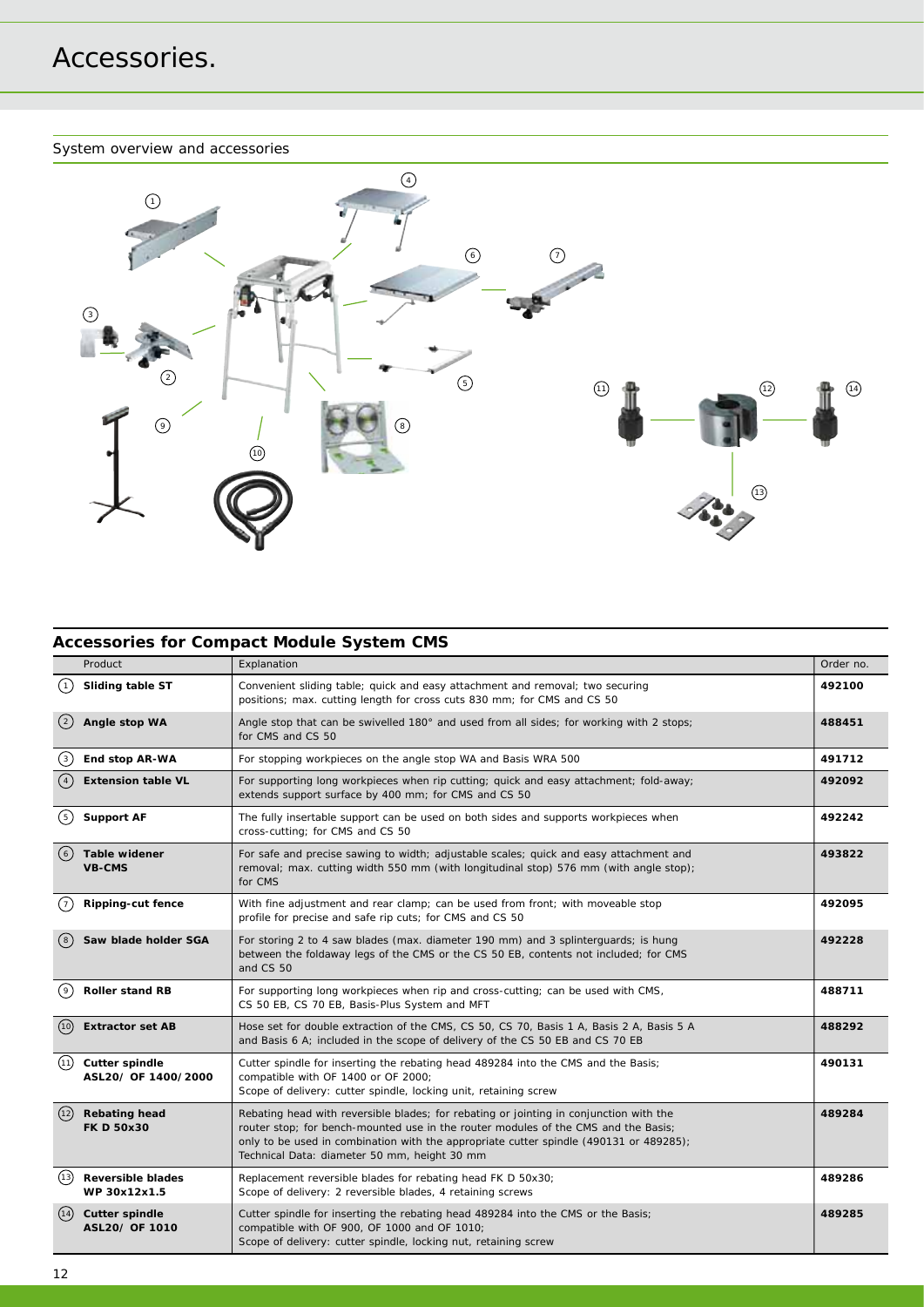## System overview and accessories CMS with belt sander module Pendulum cover saws and plunge cut saw AT Basis-Plus  $\left(2\right)$  $\odot$  $\left(4\right)$  $\begin{array}{ccc} 5 \end{array}$  (6

## **Accessories for Compact Module System CMS**

|                   | Product                                       | Explanation                                                                                                                                                                                                                                                                                                                                                                                                               | Order no. |
|-------------------|-----------------------------------------------|---------------------------------------------------------------------------------------------------------------------------------------------------------------------------------------------------------------------------------------------------------------------------------------------------------------------------------------------------------------------------------------------------------------------------|-----------|
| (1)               | Sanding drum<br>CW D55 x 120                  | for CMS-MOD-BS 120; sanding drum for replacing the standard sanding drum; different<br>diameters for corresponding curves;<br>Scope of delivery: sanding drum, blanking plate, protective shape plate; diameter 55 mm                                                                                                                                                                                                     | 488032    |
|                   | Sanding drum<br>CW D105 x 120                 | for CMS-MOD-BS 120; sanding drum for replacing the standard sanding drum; different<br>diameters for corresponding curves;<br>Scope of delivery: sanding drum, blanking plate, protective shape plate; diameter 105 mm                                                                                                                                                                                                    | 488031    |
| $\left( 2\right)$ | <b>Sanding belt Compact</b><br><b>CMB 120</b> | (820 x 120 mm), grit: P 50, quantity in pack: 10                                                                                                                                                                                                                                                                                                                                                                          | 488081    |
|                   | <b>Sanding belt Compact</b><br><b>CMB 120</b> | (820 x 120 mm), grit: P 80, quantity in pack: 10                                                                                                                                                                                                                                                                                                                                                                          | 488082    |
|                   | <b>Sanding belt Compact</b><br><b>CMB 120</b> | (820 x 120 mm), grit: P 100, quantity in pack: 10                                                                                                                                                                                                                                                                                                                                                                         | 488083    |
|                   | <b>Sanding belt Compact</b><br><b>CMB 120</b> | (820 x 120 mm), grit: P 120, quantity in pack: 10                                                                                                                                                                                                                                                                                                                                                                         | 488084    |
|                   | <b>Sanding belt Compact</b><br><b>CMB 120</b> | (820 x 120 mm), grit: P 150, quantity in pack: 10                                                                                                                                                                                                                                                                                                                                                                         | 488085    |
|                   | <b>Sanding belt Compact</b><br><b>CMB 120</b> | (820 x 120 mm), grit: P 180, quantity in pack: 10                                                                                                                                                                                                                                                                                                                                                                         | 488086    |
| $\left(3\right)$  | Module carrier<br>CMS-AP/AT                   | Module carrier for installing the AT 65, AP 55, AP 65, AP 85 into the basic unit; installation<br>only possible in conjunction with the appropriate assembly kit (other accessory), no scales<br>are available for the module carrier CMS-AP/AT; Technical Data: dimensions of the plate<br>578 x 320 mm, weight 3.0 kg;<br>Scope of delivery: module carrier plate, workpiece holder, angle stop WA                      | 493956    |
| (4)               | Assembly kit BS 85                            | For installing portable circular saws into module carrier CMS-AP/AT; for AP 85                                                                                                                                                                                                                                                                                                                                            | 486168    |
|                   | Assembly kit BS 65                            | For installing portable circular saws into module carrier CMS-AP/AT; for AP 65                                                                                                                                                                                                                                                                                                                                            | 486167    |
|                   | Assembly kit BS 65T                           | For installing portable circular saws into module carrier CMS-AP/AT; for AT 65                                                                                                                                                                                                                                                                                                                                            | 486745    |
|                   | Assembly kit BS 55                            | For installing portable circular saws into module carrier CMS-AP/AT; for AP 55                                                                                                                                                                                                                                                                                                                                            | 486166    |
| $\binom{5}{ }$    | <b>Module carrier</b><br>Basis-TS 55          | Module carrier for installing the TS 55 into the basic unit; appropriate for Basis-Plus;<br>Technical Data: cutting depth 0-51 mm; dimensions of the plate 578 x 320 mm; weight<br>$3.3 \text{ kg}$ ;<br>Scope of delivery: module carrier plate, protective cover with protective cover carrier,<br>securing brackets, cutting height adjustment, switch and spacer wedge clamp, workpiece<br>holder, angle stop WRA 500 | 493955    |
| (6)               | Sliding stop SAS 500                          | Can be used with Basis-Plus, sliding path 500 mm                                                                                                                                                                                                                                                                                                                                                                          | 489673    |
| (7)               | <b>Module tower MT</b>                        | For space-saving storage of up to 4 modules; alternatively, 2 Systainers can be accommo-<br>dated in each slot; the slot height can be adjusted; there are 5 slots; of the 4 rollers, 2 are<br>fixed and 2 are swivel-mounted with a brake; width 460 mm; depth 600 mm; height<br>1600 cm; weight 13 kg                                                                                                                   | 451975    |